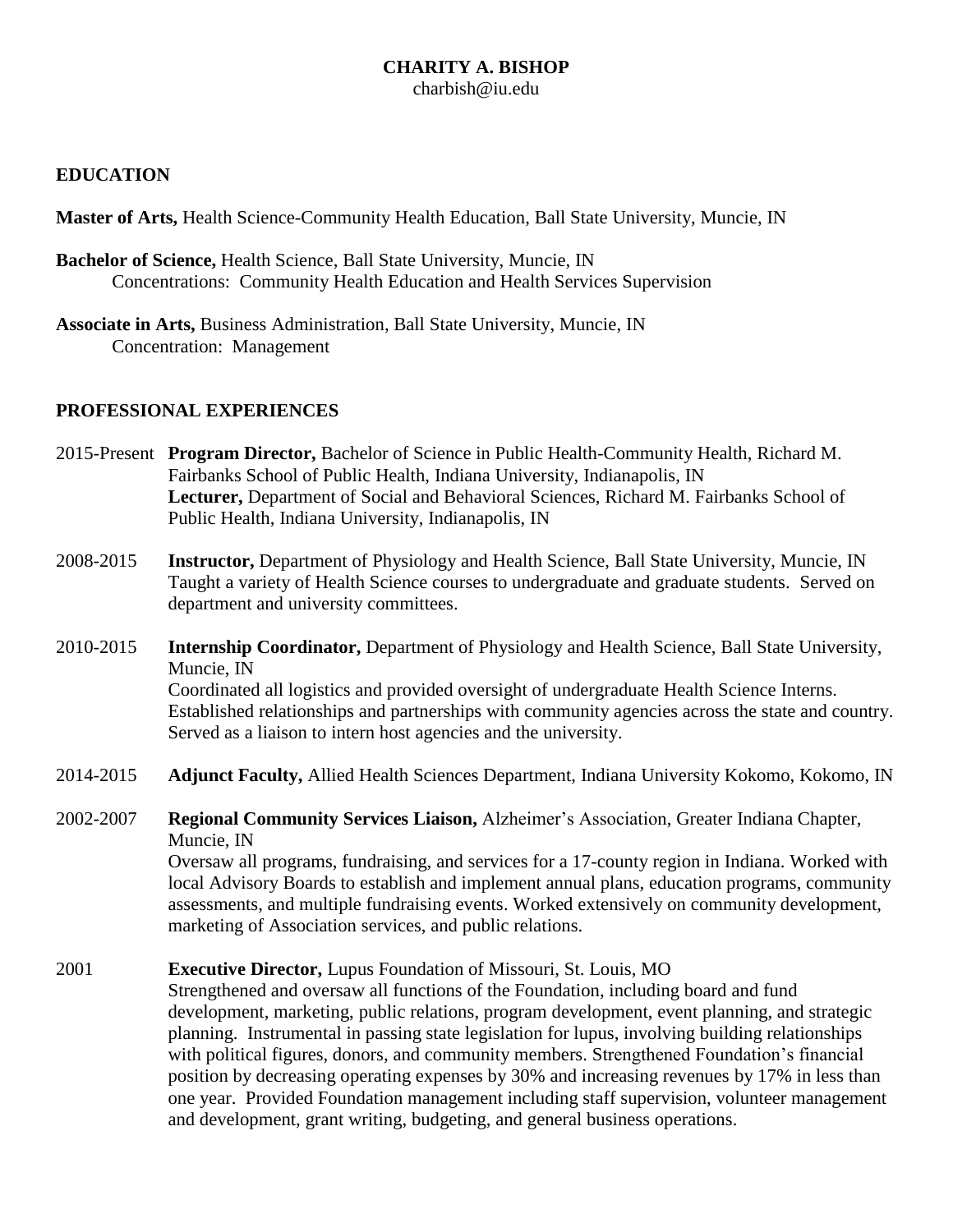- 1999-2000 **Executive Director,** St. Andrew's At-Home Services, St. Louis, MO Led all aspects of the home- and community-based services nonprofit organization. Oversaw operations and development including: budget development, personnel management, grant writing, employee recruitment/retention, marketing, strategic planning and community and donor relationship development.
- 1998-1999 **Community Health Education Coordinator,** St. Louis County Department of Health, St. Louis, MO
- 1996-1997 **Wellness Coordinator,** Ball Memorial Hospital Health Strategies, Muncie, IN

### **SELECTED CONSULTANCIES**

2002-2015 **Health Education Consultant,** TRALE, Inc., Daleville, IN 2008-2011 **Project Manager,** Livable Community for All Ages, United Way of Delaware County, Muncie, IN 2009 **Asset Mapping Consultant,** "ACSM American Fitness Index, Community Action Guide," American College of Sports Medicine, Indianapolis, IN 2008 **Director,** Senior Study Project, United Way of Delaware County, Muncie, IN

### **CERTIFICATIONS AND AWARDS**

|      | 2010-Present Certified Health Education Specialist (#16999), National Commission for Health Education<br>Credentialing                                                                                                        |
|------|-------------------------------------------------------------------------------------------------------------------------------------------------------------------------------------------------------------------------------|
| 2021 | <b>Recipient, Foundation for the Advancement of Health Education (FAHE), Ann E. Nolte Writing</b><br>Award for the paper "Effects of COVID-19 Pandemic on the Professional Roles and<br>Responsibilities of Health Educators" |
| 2019 | <b>Recipient,</b> Trustees' Teaching Award, Richard M. Fairbanks School of Public Health, Indiana<br>University, Indianapolis, IN.                                                                                            |
| 2020 | Honoree, Celebration of Teaching and Engaged Learning, IUPUI, Indianapolis, IN                                                                                                                                                |

### **TEACHING EXPERIENCE (Classroom, Hybrid/Blended, Online)**

# **Richard M. Fairbanks School of Public Health, Indiana University, Indianapolis, IN**

| Social and Behavioral Sciences 499: | Senior Capstone Experience                       |
|-------------------------------------|--------------------------------------------------|
| Social and Behavioral Sciences 415: | <b>Applied Health Promotion Methods</b>          |
| Social and Behavioral Sciences 330: | Theoretical Foundations of Community Health      |
| Social and Behavioral Sciences 315: | <b>Community Organizing for Health Promotion</b> |
| Social and Behavioral Sciences 305: | Careers in Public Health                         |
| Social and Behavioral Sciences 220: | Navigating the Maze to Healthy Living            |
|                                     |                                                  |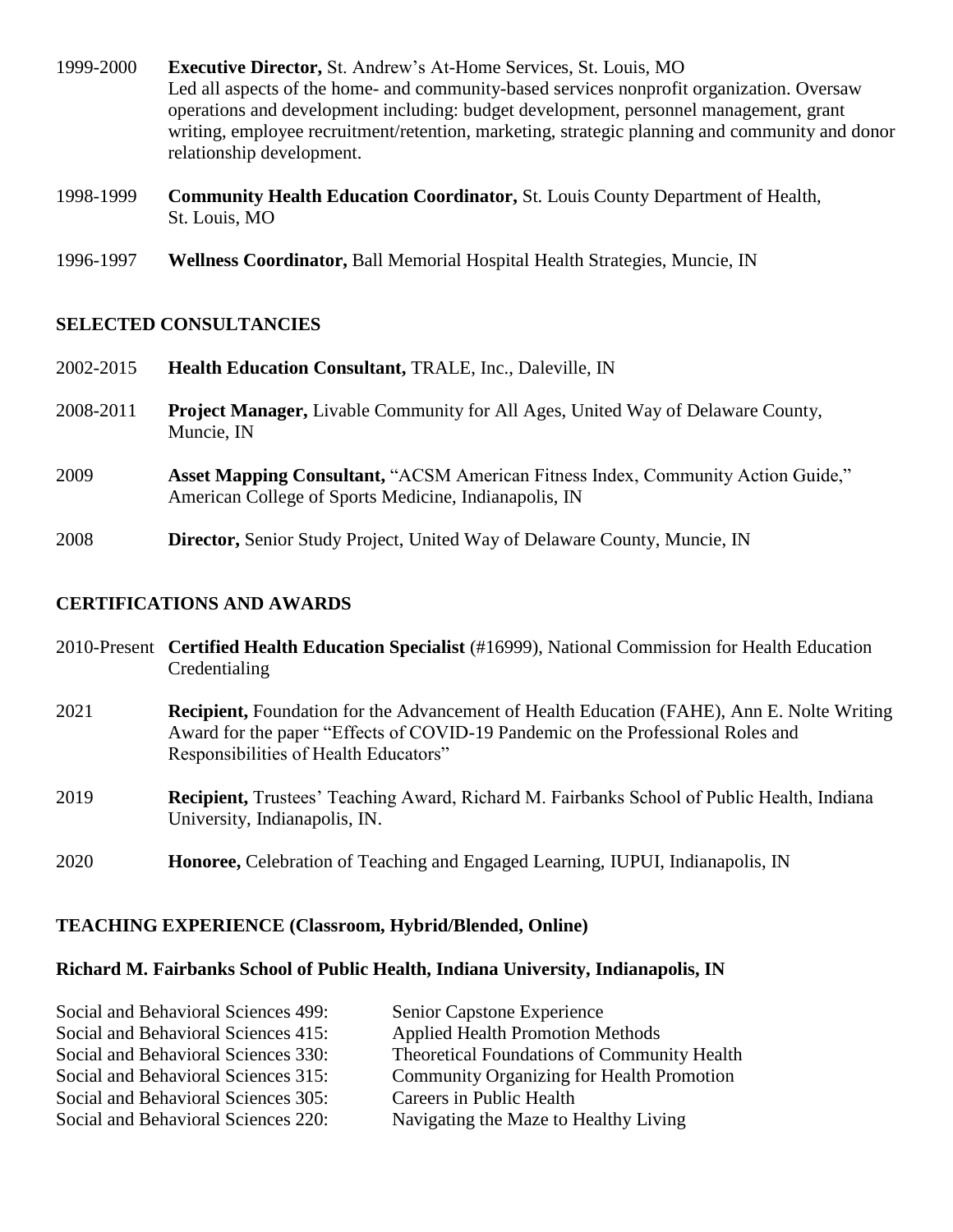#### **Department of Physiology and Health Science, Ball State University, Muncie, IN**

| Health Science 686:     | Health Promotion Program Planning and Evaluation |
|-------------------------|--------------------------------------------------|
| Health Science 462/562: | <b>Worksite Health Promotion</b>                 |
| Health Science 469/569: | Health and Aging                                 |
| Health Science 300:     | <b>Health Promotion Programming</b>              |
| Health Science 261:     | Health, Sexuality and Family Life                |
|                         |                                                  |
| Health Science 200:     | Introduction to Health Education                 |
| Health Science 180:     | Principles of Community Health                   |
| Health Science 160:     | <b>Fundamentals of Human Health</b>              |

#### **Allied Health Sciences Department, Indiana University Kokomo, Kokomo, IN**

| Allied Health H325: | <b>Foundations of Health Education</b> |
|---------------------|----------------------------------------|
| Allied Health W310: | Women's Health                         |

#### **SCHOLARLY WORK**

#### **Publications in Peer-Reviewed Journals**

Hancher-Rauch, H., **Bishop, C.,** Campbell, A., Cecil, K., & Yazel, L. (2021). Effects of COVID-19 Pandemic on the Professional Roles and Responsibilities of Health Educators. *Health Promotion Practice*. 22(2), 156-162. https://doi.org/10.1177/1524839920968523

Yazel, L., **Bishop, C.,** & Ayars, C. (2020). Obesity Health Education Integrated into Current Work Roles of Health Education Specialists. *American Journal of Health Studies*. 35(3), 164-173.

#### **Textbook Chapter Authorship and Ancillary Textbook Materials**

**Bishop, C.A.,** (2016). Contributing Author to Chapter 9, Older Adults. *Introduction to Community & Public Health.* Ninth Edition. McKenzie and Pinger. Jones & Bartlett Learning, Sudbury, MA.

**Bishop, C.A.,** (2014). Contributing Author to Chapter 9, Elders. *Introduction to Community & Public Health.* Eighth Edition. McKenzie and Pinger. Jones & Bartlett Learning, Sudbury, MA.

**Bishop, C.A.,** (2013). Contributing Author to Chapter 7, Elders. *Introduction to Community Health: Brief Edition*. McKenzie and Pinger. Jones & Bartlett Learning, Sudbury, MA.

**Bishop, C.A.,** (2011). Instructor Manual. *Introduction to Community Health.* Seventh Edition. McKenzie, Pinger, and Kotecki. Jones & Bartlett Learning, Sudbury, MA.

**Bishop, C.A.,** (2005). Test Bank to *Planning, Implementing and Evaluating Health Promotion Programs, a Primer.* Fourth Edition. McKenzie, Neiger, and Smeltzer. Pearson Benjamin Cummings, San Francisco, CA.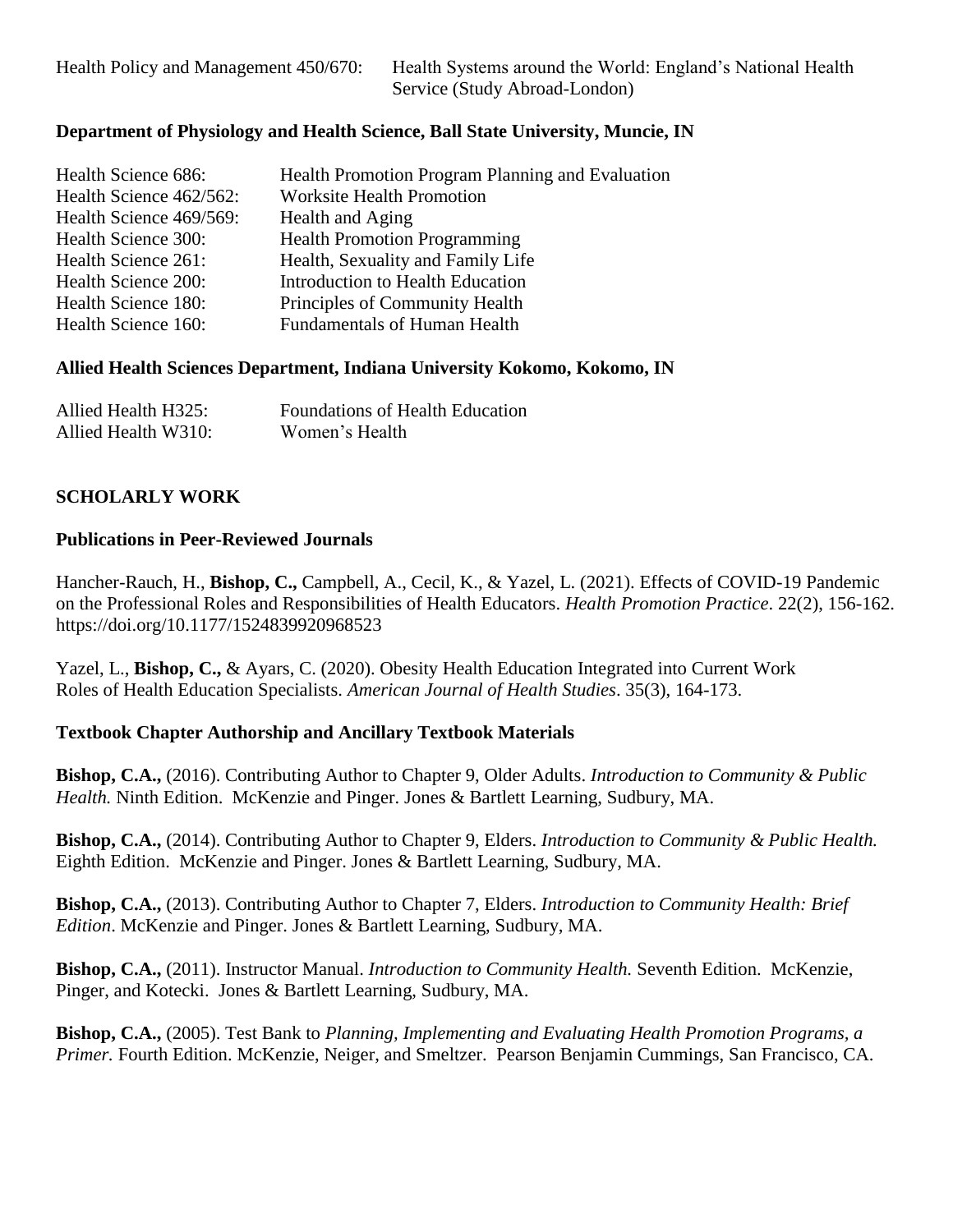### **Invited Presentations (National)**

*Effects of COVID-19 Pandemic on the Professional Roles and Responsibilities of Health Educators,* 2021 Society for Public Education (SOPHE) Annual Conference.

*High Impact Practices and Service Learning Experiences in Undergraduate Curricula to Gain Mastery of Responsibilities and Competencies for Health Education Specialists*, 2020 Society for Public Health Education (SOPHE) Annual Conference.

*Implementing High Impact Practices and Service Learning Experiences in Undergraduate Curricula to Gain Mastery of National Responsibilities and Competencies for Health Education Specialists, 2020 HIPs in the* States Annual Conference, College Station, TX.

### **Poster Presentations**

Yazel, L.G., **Bishop, C.A.**, & Heltzel, E. (2021). *Effects of COVID-19 Pandemic on Community Health Students at an Urban University,* 2021 Society for Public Health Education Annual Conference.

**Bishop, C.A.** & Waelbroeck, K.N. (2020). *Utilizing the Discipline-Based Model of Service Learning to Gain Mastery of National Responsibilities and Competencies for Health Education/Promotion Specialists,* 2020 Bringle Civic Engagement Showcase, IUPUI, Indianapolis, IN.

**Bishop, C.A.** & Waelbroeck, K.N. (2020). *Utilizing the Discipline-Based Model of Service Learning to Gain Mastery of National Responsibilities and Competencies for Health Education/Promotion Specialists,* 2020 Society for Public Health Education (SOPHE) Annual Conference, Atlanta, GA.

**Bishop, C.A.** & Waelbroeck, K.N. (2018). *Service Learning and Future Community Health Service,* 2018 International Association for Research on Service Learning & Community Engagement (IARSLCE) Annual Conference, New Orleans, LA.

**Bishop, C.A.** & Waelbroeck, K.N. (2018). *Service Learning and Future Community Health Service,* 2018 Bringle Civic Engagement Showcase, IUPUI, Indianapolis, IN.

Wood, M.L., **Bishop, C.A.,** Seabert, D.N. (2016). *Development of a Comprehensive Undergraduate Community Health Exit Exam: Template for Measuring Program Success and Student Mastery of CHES Content,* Society for Public Health Education (SOPHE) Annual Conference, Charlotte, NC.

## **White Papers**

**Bishop, C.A.,** (2008). *Senior Study Project White Paper.* (58 pages) United Way of Delaware County, Ball State University, and LifeStream Services, Inc., Muncie, IN.

### **Grants**

- 2019-2020 "Service Learning Assistant Scholarship Program," Center for Service and Learning, IUPUI, \$6750 Awarded.
- 2019 Summer "Service Learning Assistant Scholarship Program," Center for Service and Learning, IUPUI, \$1800 Awarded.
- 2018-2019 "Service Learning Assistant Scholarship Program," Center for Service and Learning, IUPUI, \$6750 Awarded.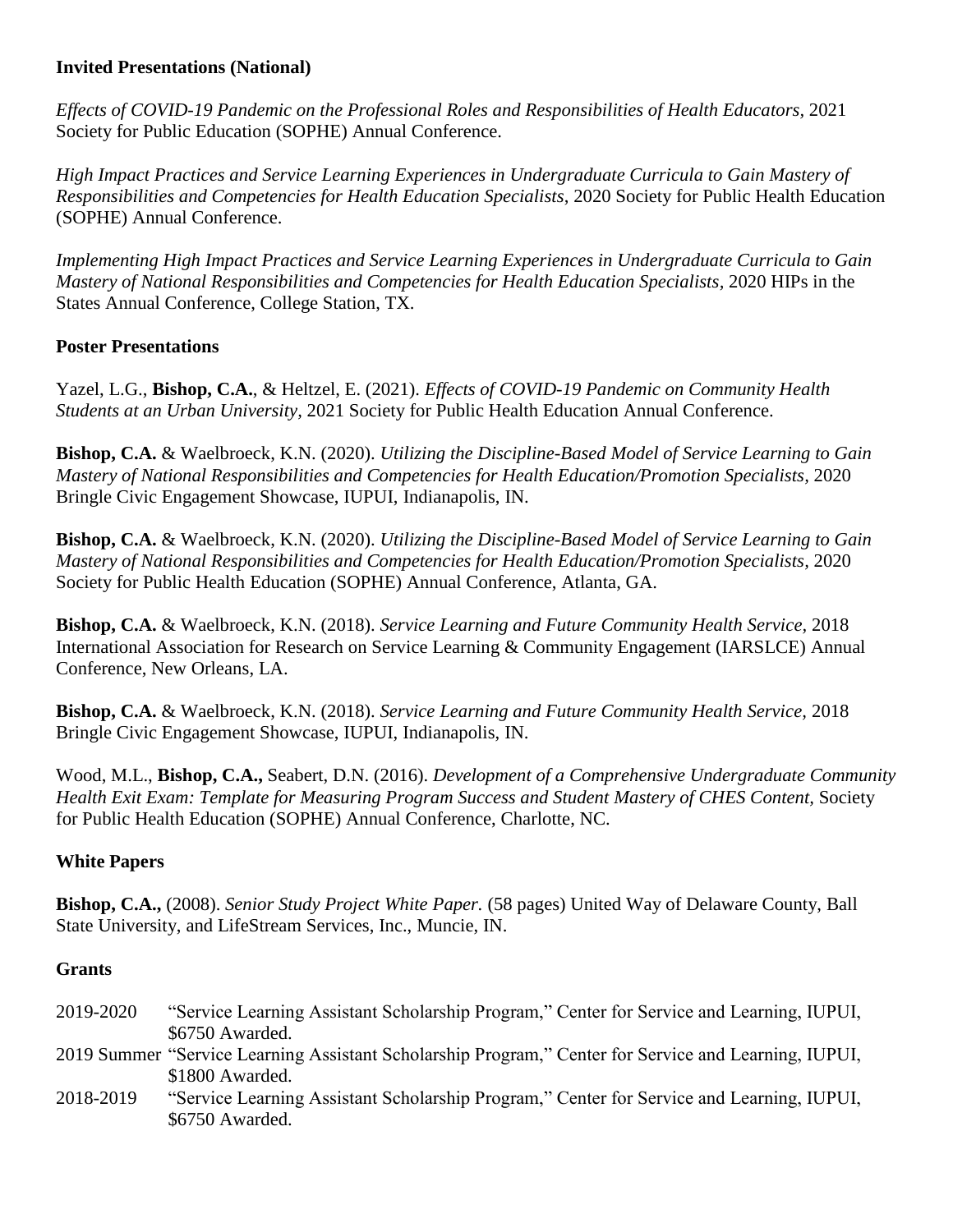| 2017-2018 | "Service Learning Assistant Scholarship Program," Center for Service and Learning, IUPUI,<br>\$1500 Awarded.                      |
|-----------|-----------------------------------------------------------------------------------------------------------------------------------|
| 2017      | "Tobacco-Free Generation Campus: Social Influences Campaign," American Cancer Society,                                            |
| 2016-2017 | \$20,000 Awarded.<br>"Service Learning Assistant Scholarship Program," Center for Service and Learning, IUPUI,<br>\$1500 Awarded. |
| 2016      | "Service Learning Assistant Scholarship Program," Center for Service and Learning, IUPUI,<br>\$750 Awarded.                       |
| 2009      | "Livable Community for All Ages Project," Ball Brothers Foundation, \$75,000 Awarded.                                             |
| 2008      | "Livable Community for All Ages Strategic Planning Session," Ball Brothers Foundation,<br>\$4,000 Awarded.                        |
| 2006      | "Expansion of Alzheimer's Core Services," Chrysler Foundation, \$2,500 Awarded.                                                   |
| 2006      | "Enhancement of the Safe Return Program," Community Foundation of Muncie and Delaware<br>County, \$2,500 Awarded.                 |
| 2006      | "Enhancement of the Safe Return Program," Wayne County Community Foundation, \$2,500<br>Awarded.                                  |
| 2001      | "Lupus Youth Retreat," St. Louis Cardinals Care Foundation, \$8,000 Awarded.                                                      |
| 2000      | "Training Community Volunteers to Serve Homebound Seniors," Greater St. Louis Community<br>Foundation, \$11,000 Awarded.          |

# **MEMBERSHIPS**

|           | 2013-Present Society for Public Health Education                                    |
|-----------|-------------------------------------------------------------------------------------|
|           | 2008-Present Indiana Society for Public Health Education                            |
|           | 2009-Present Eta Sigma Gamma, National Health Education Honorary                    |
| 2018-2019 | International Association for Research on Service Learning and Community Engagement |
| 2015-2016 | <b>American Public Health Association</b>                                           |

# **PROFESSIONAL DEVELOPMENT**

| 2020      | Participant, Society for Public Health Education National Conference, Atlanta, GA                 |
|-----------|---------------------------------------------------------------------------------------------------|
| 2020      | <b>Participant, HIPs in the States, College Station, TX</b>                                       |
| 2020      | <b>Participant, AAC&amp;U Annual Meeting, Washington, D.C.</b>                                    |
| 2019      | <b>Participant, Society for Public Health Education Advocacy Summit, Washington D.C.</b>          |
| 2019      | <b>Participant, Society for Public Health Education National Conference, Salt Lake City, UT</b>   |
| 2018      | Participant, Association of American Colleges & Universities, Indiana LEAP Conference,            |
|           | Indianapolis, IN                                                                                  |
| 2018      | <b>Participant, International Association for Research on Service Learning &amp; Community</b>    |
|           | Engagement Annual Conference, New Orleans, LA                                                     |
| 2018      | Participant, Research Academy for Service Learning, Indianapolis, IN                              |
| 2017-1018 | Member, Faculty Learning Community, Conducting SoTL on Service Learning, IUPUI,                   |
|           | Indianapolis, IN                                                                                  |
| 2017      | Participant, Quality Matters: Applying the QM Rubric to Online Courses, Indianapolis, IN          |
| 2017      | <b>Participant, Service Learning Institute, Indianapolis, IN</b>                                  |
| 2017      | <b>Participant, Association of American Colleges &amp; Universities, Indiana LEAP Conference,</b> |
|           | Indianapolis, IN                                                                                  |
| 2016      | Participant, FACETs 21 <sup>st</sup> Annual FALCON Conference, Indianapolis, IN                   |
| 2016      | Participant, Assessment Institute, Indianapolis, IN                                               |
| 2016      | <b>Participant, Society for Public Health Education National Conference, Charlotte, NC</b>        |
| 2015      | <b>Participant, American Public Health Association National Conference, Chicago, IL</b>           |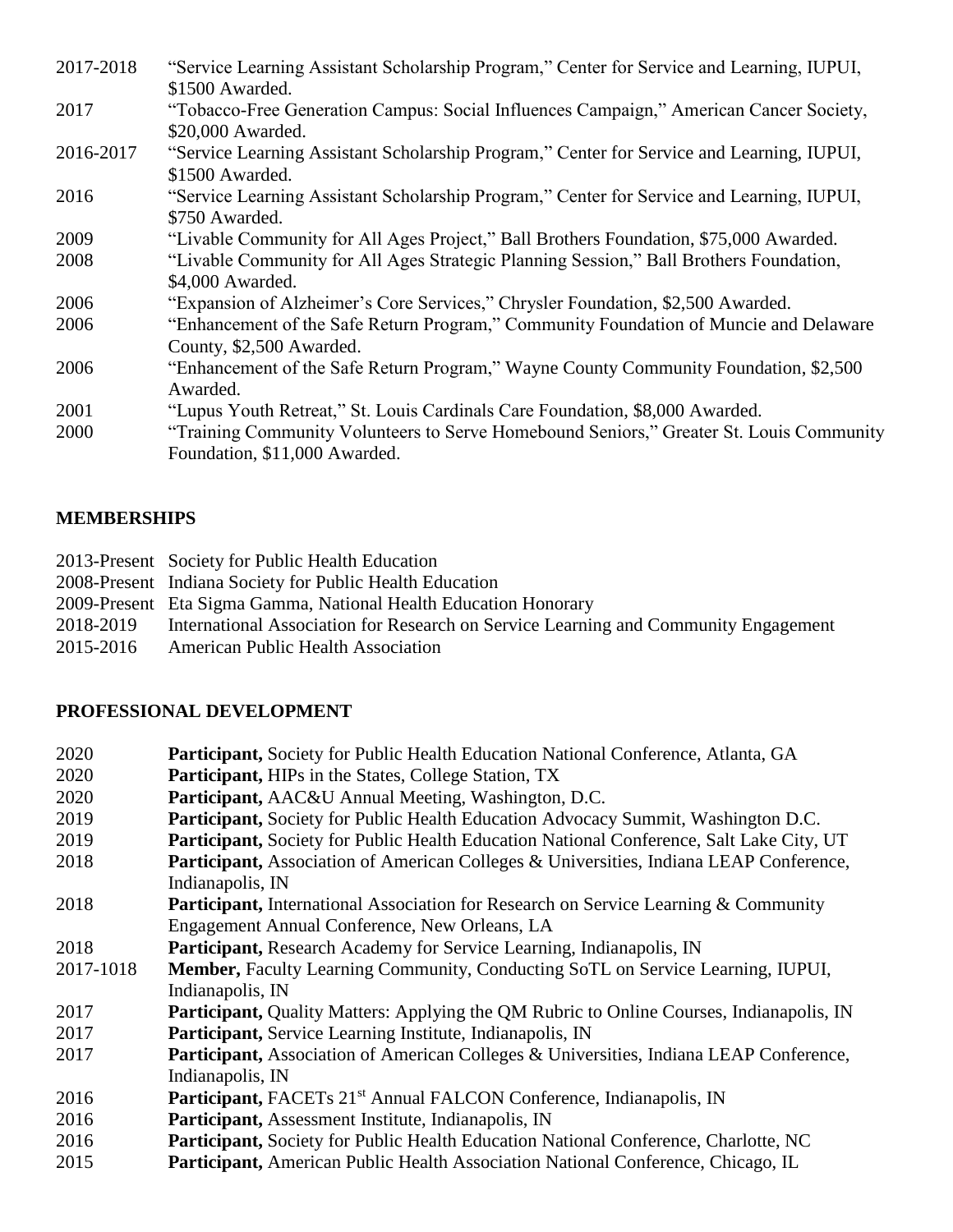## **SERVICE TO THE ACADEMIC COMMUNITY**

#### **Indiana University, Indianapolis:**

- 2020-present **Member,** IUPUI Undergraduate Affairs Committee
- 2020-present **Member,** IUPUI Campus Planning Committee
- 2020-present **Member,** Experiential/Engaged Learning Curriculum Planning Committee
- 2020-present **Member,** ePortfolio Community of Practice
- 2018-present **Member,** IUPUI Capstone Community of Practice Committee
- 2018-present **Member,** William M. Plater Civic Engagement Medallion Selection Committee
- 2017-present **Member,** University College Academic Policies and Procedures Committee
- 2016-present **Faculty,** University College, Division of Undergraduate Education
- 2016-present **Member,** IUPUI Internship Council

### **Richard M. Fairbanks School of Public Health:**

|           | 2020-present <b>CHES Representative,</b> Project ECHO (Extension for Community Healthcare Outcomes),      |  |
|-----------|-----------------------------------------------------------------------------------------------------------|--|
|           | <b>Center for Public Health Practice</b>                                                                  |  |
|           | 2019-present Faculty Advisor, Eta Sigma Gamma, Epsilon Chi Chapter                                        |  |
|           | 2019-present Chairperson, Undergraduate Program Committee                                                 |  |
| 2015-2018 | <b>Member, Undergraduate Program Committee</b>                                                            |  |
|           | 2015-present Member, Undergraduate Progress Review Committee                                              |  |
|           | 2016-present Member, Scholarship Committee                                                                |  |
|           | 2017-present Faculty Sponsor, Student Case Study Competition, Indiana Society for Public Health Education |  |
| 2017-2019 | <b>Member, Tobacco-Free Campus Committee</b>                                                              |  |
| 2017-2019 | <b>Member, Undergraduate Recruitment Committee</b>                                                        |  |

### **Ball State University:**

- 2009-2013 **Member,** Employee Health Enhancement Committee
- 2012-2013 **Chairperson,** Courses & Curriculum Committee
- 2012-2015 **Chairperson,** McGovern Lecture Committee
- 2010-2011 **Chairperson,** External Relations Committee
- 2011-2015 **Member,** Program Assessment Committee
- 2010-2015 **Member,** McGovern Lecture Committee
- 2011-2015 **Member,** Community Health Advisory Committee
- 2008-2010 **Member,** External Relations Committee

### **SERVICE TO LOCAL, STATE, REGIONAL, AND NATIONAL ORGANIZATIONS**

| 2021         | Speaker of the House, House of Delegates, Society for Public Health Education        |
|--------------|--------------------------------------------------------------------------------------|
| 2021         | <b>Coordinator and Host, National CHES Exam Preparation Session</b>                  |
| 2020         | <b>Speaker-Elect, House of Delegates, Society for Public Health Education</b>        |
| 2020         | <b>Delegate Trustee, Board of Trustees, Society for Public Health Education</b>      |
| 2020-present | Member, Membership Committee, Society for Public Health Education                    |
| 2019         | <b>Abstract Reviewer, Society for Public Health Education 2020 Annual Conference</b> |
|              | 2019-present Member, House of Delegates, Society for Public Health Education         |
| 2019-2020    | <b>Member, Advocacy Committee, Society for Public Health Education</b>               |